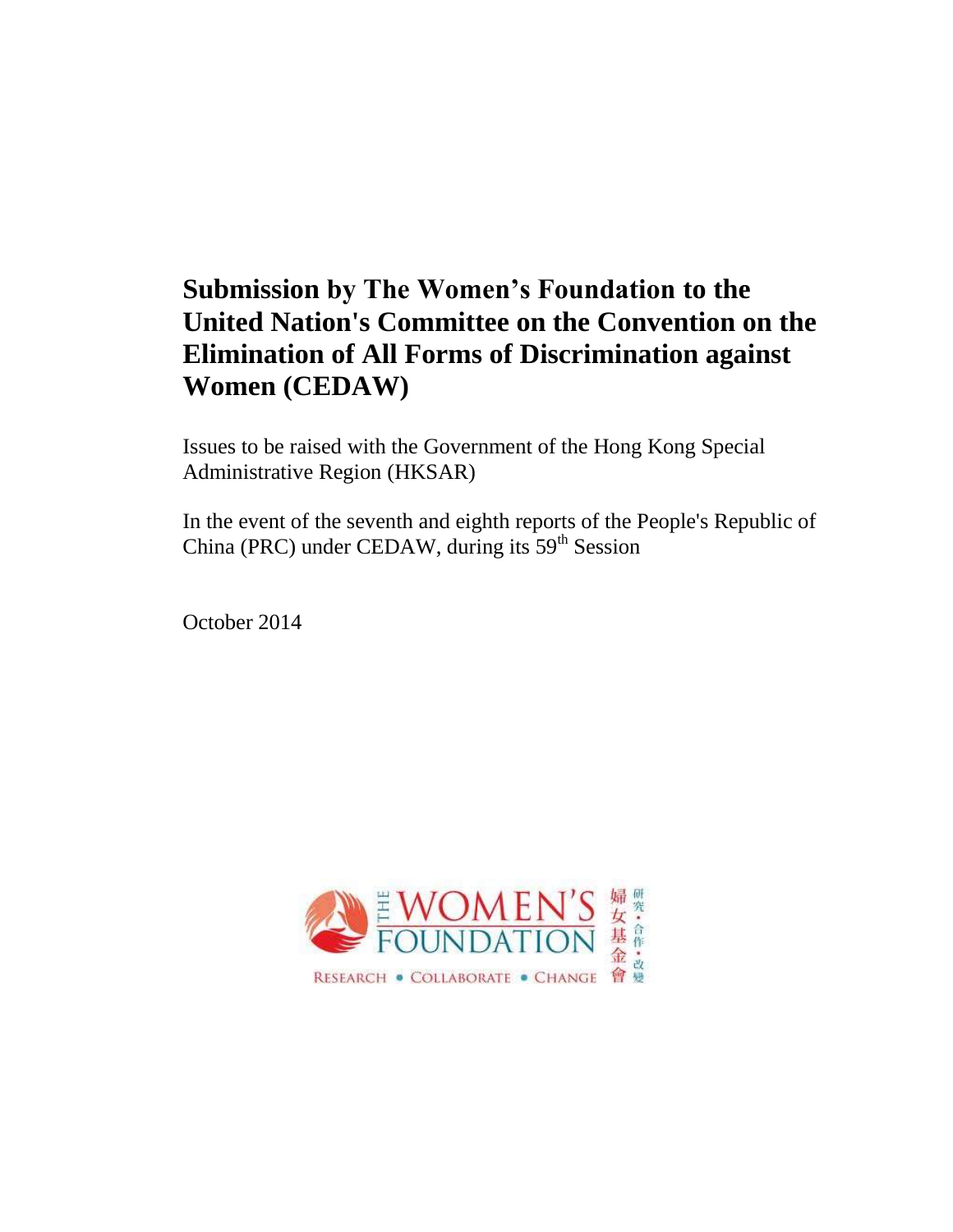#### **About The Women's Foundation**

The Women's Foundation (registered charity number 91/6962) is a non-profit organisation dedicated to improving the lives of women and girls in Hong Kong. Our three key focus areas are:

- Challenging gender stereotypes
- Increasing the number of women in decision-making and leadership positions
- Empowering women in poverty to achieve a better quality of life for themselves and their families

We conduct research, run community programmes and engage in education and advocacy. We also provide scholarships to empower Hong Kong students who might not otherwise have the opportunity to pursue degree programmes at the University of Cambridge, the Hong Kong University for Science & Technology and the Ivey Business School. For more information, please visit: [www.thewomensfoundationhk.org](http://www.thewomensfoundationhk.org/)

Our submission to the CEDAW Committee focuses on the areas mentioned above, in relation to the State's obligations under the Convention.

#### **Key Issues and Recommendations for the Hong Kong Government**

| <b>Article</b> | <b>Issue</b>                                                                                                                                                                                                                                                                                                                                                                                           |
|----------------|--------------------------------------------------------------------------------------------------------------------------------------------------------------------------------------------------------------------------------------------------------------------------------------------------------------------------------------------------------------------------------------------------------|
| 3              | The Women's Commission, being an advisory body rather than a central<br>mechanism policy bureau, lacks the ability, influence and accountability to<br>drive the integration of gender in legislation, public policies and programmes.<br>It is also hampered by a lack of gender-disaggregated data, as are the NGOs<br>that work in this area.                                                       |
| 3              | Hong Kong is lagging behind 102 other countries in its provision of just ten<br>weeks' statutory maternity leave (vs the ILO recommended standard of 14<br>weeks minimum). Meanwhile, the burden of caring for Hong Kong's rapidly<br>ageing population will acutely affect women's economic participation and<br>employment opportunities since the burden of care is largely shouldered by<br>women. |
| 7              | Women continue to be under-represented at all levels of political activity.<br>They currently represent only 16% of Legislative Councilors ( <i>i.e.</i> ,<br>lawmakers).                                                                                                                                                                                                                              |
| 11             | Women continue to be employed in lower status jobs and earning lower<br>incomes. Blue-collar middle-aged women need more support to transition<br>from a manufacturing to a service and finance-based economy. This group<br>holds the greatest number of casual, part time and poorly paid jobs in Hong                                                                                               |

#### **Key Issues**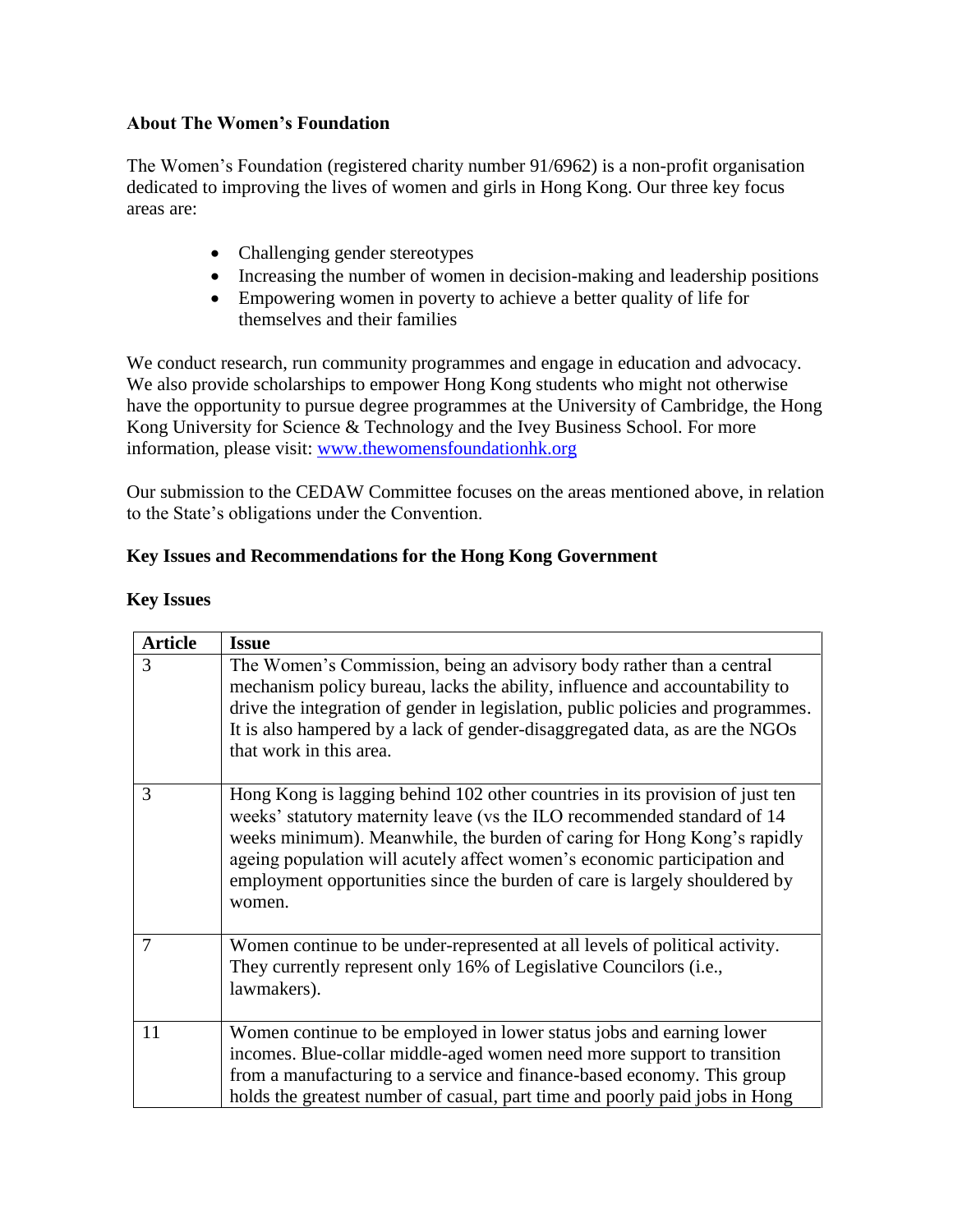Kong, representing the bulk of the workforce in the 4C's – catering, caring, cashiering and cleaning - and they lack statutory protections with respect to the employment and other benefits enjoyed by full-time workers.

Meanwhile, women-owned businesses start small and tend to stay small because they lack access to capital, technology and IT-related expertise, human resources and networks.

#### **Key Recommendations**

| <b>Article</b> | <b>Recommendation</b>                                                                                                                                                                                                                                                                                                                                                                                                                                                                                                                                                                     |
|----------------|-------------------------------------------------------------------------------------------------------------------------------------------------------------------------------------------------------------------------------------------------------------------------------------------------------------------------------------------------------------------------------------------------------------------------------------------------------------------------------------------------------------------------------------------------------------------------------------------|
| 3              | We urge the Government to review the structure, mandate and effectiveness<br>of the Women's Commission and consider establishing a central mechanism<br>in its place which is tasked with ensuring the Government integrates gender<br>perspectives in its legislation, policy and programmes, and that there is<br>equitable access to, and benefit from, society's resources and opportunities.                                                                                                                                                                                         |
| 3              | We urge the Government to review and extend the statutory maternity leave<br>entitlement from ten weeks to at least the ILO's recommended 14 weeks.<br>We hope the Government will show the way by introducing policies and<br>measures for government employees that alleviate the hidden burden of care<br>for elderly parents/parents-in-law on working women, such as paid elderly<br>care/family leave days for men and women and the inclusion of employees'<br>elderly parents in staff medical insurance policies — and encouraging Hong<br>Kong-based businesses to do the same. |
|                | We also urge the Government to review, with a view to easing, the full time<br>and live-in requirements on foreign domestic helpers which would open up<br>the part-time care market. This would also, critically, allow greater protection<br>for foreign domestic workers, who can find themselves trapped in abusive<br>conditions.                                                                                                                                                                                                                                                    |
| $\overline{7}$ | We urge the Government to introduce initiatives to encourage the full and<br>equal participation of women in political life including collaborating with<br>political parties on awareness-raising activities, training and mentoring<br>programmes and helping to explain possible career pathways for women<br>entering politics. We also hope the Government will work to balance the<br>gender ratio among voters with education programmes for women on their<br>right to vote, the importance of this right and how to exercise it.                                                 |
| 11             | We urge the Government to encourage businesses to set and monitor targets<br>for the percentage of women in executive and non-executive roles. We would<br>also like to see the Government show the way by providing retraining<br>programmes and more opportunities for women who are trying to re-enter the                                                                                                                                                                                                                                                                             |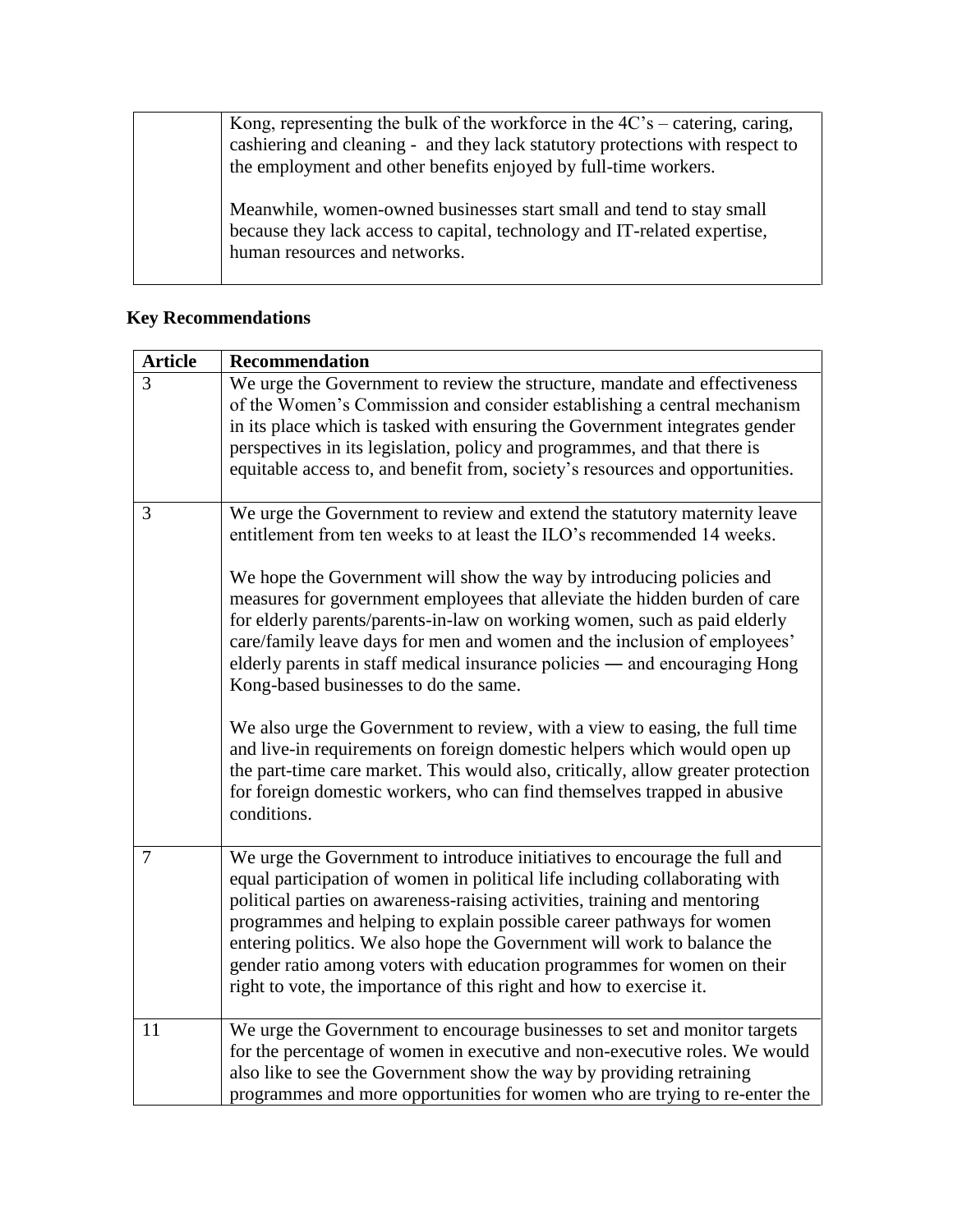workforce after a career break.

We hope the Government will review the application of the Minimum Wage and its impact on alleviating poverty, particularly among marginalised women groups. We also urge the Government to raise awareness among employers and employees that pay discrimination on the grounds of gender is unlawful.

We urge the Government to introduce computer programming and coding as part of the standard school curriculum from an early stage and to ensure that universities support and encourage girls in the fields of IT and computer sciences through scholarship schemes and mentoring programmes.

We urge the Government to encourage lenders to provide tailored, holistic financing solutions for women business owners, to collaborate with the private sector to set up mentoring and training schemes for women entrepreneurs, and to facilitate the access of women entrepreneurs to technology, IT-related expertise, and other qualified human resources to help scale their businesses.

# **ARTICLE 3**

#### **Issue**

**The Women's Commission lacks the ability, influence and accountability to drive the integration of gender in legislation, public policies and programmes. It is also hampered by a lack of gender-disaggregated data, as are the NGOs that work in this area.**

The Women's Commission (WoC) was formed in 2001 in response to the need for an official mechanism dedicated to promoting the advancement of women. The WoC is tasked with taking a strategic overview of women's issues, developing a long-term vision and strategy for the development and advancement of women, and advising the Government on policies and initiatives of concern to women.

While the WoC has conducted research on several topics, set development goals for women and run a number of programmes and events, its output over the past twelve years has not lived up to its mandate and particularly in recent years, its visible advocacy work and public programmes have been limited. As a result, the WoC has recently been criticised in the  $\frac{1}{2}$  media by NGOs and others for being ineffective.<sup>1</sup> This is perhaps unsurprising given that, unlike the Equal Opportunities Commission which was set up as a stand-alone statutory body

 $\overline{\phantom{a}}$ <sup>1</sup> Kumar, Harry. "Hong Kong's women's rights body appears to have lost its way." South China Morning Post, August 11, 2014. Link: http://www.scmp.com/comment/insight-opinion/article/1570835/hong-kongs-womensrights-body-appears-have-lost-its-way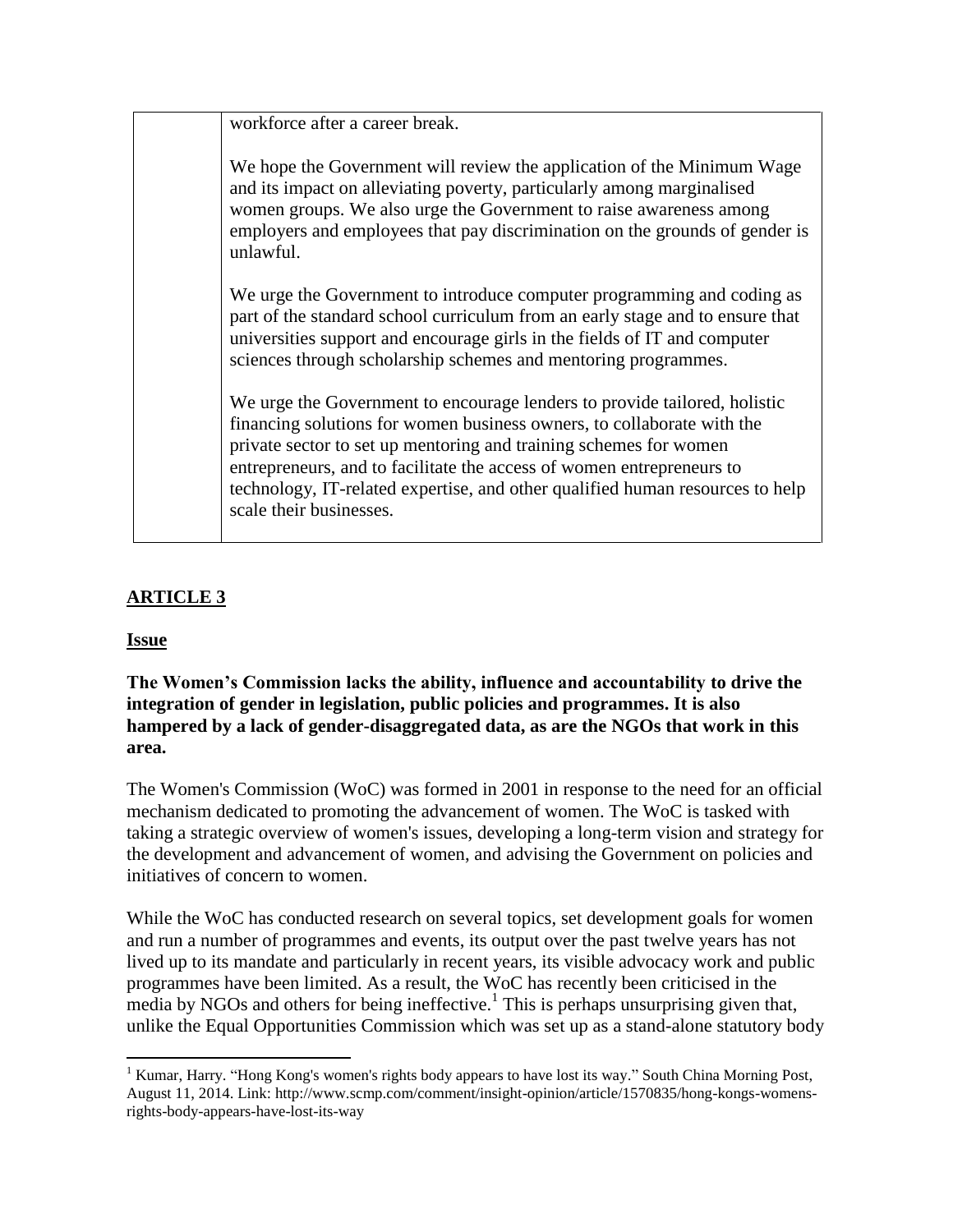and employs some 100 staff, the WoCwas established and remains a second tier agency within the Labour and Welfare Bureau and lacks the statutory framework and extensive powers afforded to the EOC. The WoC also lacks the resources (particularly in terms of human capital and funding) to play a significant role in driving policy objectives. The chair of the WoC is an honorary volunteer and it has no permanent staff, which limits the scope of its initiatives.

The International Council on Human Rights Policy suggests that national human rights institutions should set "(a) standards against which they can assess themselves; and (b) specific measures that tell them how effectively they are working." A combination of benchmarks and indicators should be employed to measure the effectiveness of national human rights institutions in terms of performance over time. While the WoC publishes its terms of reference, without explicit benchmarks or quantitative and qualitative indicators, it is difficult to give a clear and credible assessment of the impact and effectiveness that it has had in practice. The WoC needs to develop clear, transparent benchmarks and indicators to strengthen its accountability as an institutional mechanism for the advancement of women.

Furthermore, many departments within the Hong Kong Government collect and record data without sufficiently disaggregating it by gender. Gender-segregated data maintained by government departments and bureaus (to the extent this exists) is not comprehensive, consistent or always accessible. .This reduces the Government's ability ― despite gender mainstreaming attempts in some policy areas ― to design and implement policies, programmes and budgets that promote gender equality and protect women's human rights.

The lack of gender responsive budgeting has led to gaps in social security assistance and benefits for certain groups of women, among them, the elderly, casual workers, single mothers and home makers. One of the main issues of current public dissatisfaction concerns Hong Kong's pension protection scheme – the Mandatory Provident Fund (MPF). It is estimated that approximately one million women – housewives, part-time workers and the elderly, representing one seventh of the entire population in Hong Kong – are ineligible for pension protection.

#### **The Women's Foundation urges the Government to, among other steps:**

- Review, report on and respond to comments and suggestions regarding the effectiveness of the WoC as a national mechanism for achieving gender equality, with a focus on whether it is appropriately structured and supported in terms of financial and human resources, and properly monitored and evaluated
- Review the situation in other countries which have a Minister for Women's Affairs (or similar) who sits on the executive cabinet, and presides over a staffed, full-time office. If the WoC were situated under a Women's Affairs Bureau within the Government Secretariat and headed by a Secretary for Gender Equality, this would potentially allow for a more coordinated policy response, thus enhancing the legitimacy of women's interests as a substantive policy concern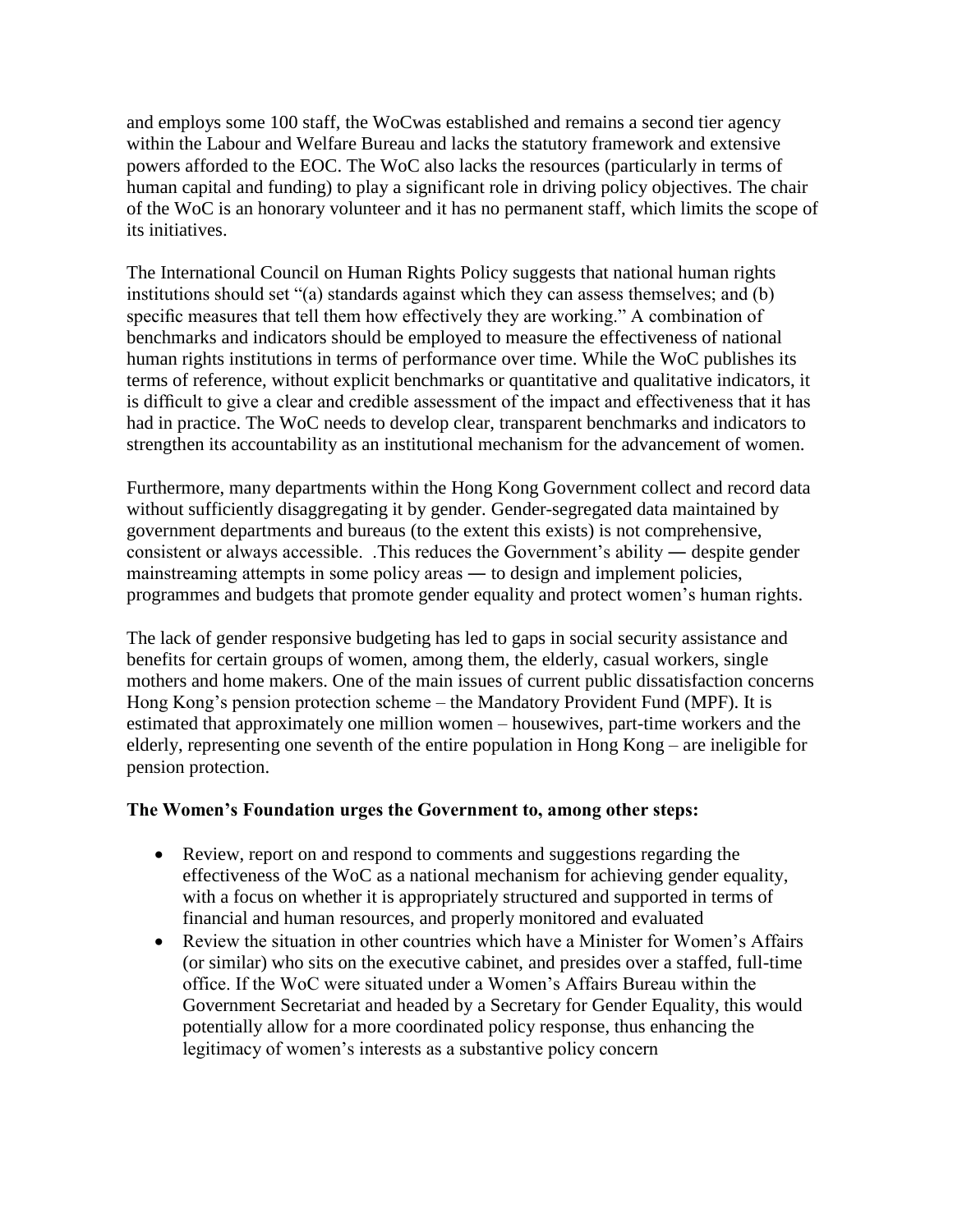- Require each Government department and bureau to (re)formulate their questionnaires and data collection methods in such a way that data can be disaggregated by gender, with regard to both number and percentages
- Undertake a full scale analysis of whether its current approach to budgeting addresses, enhances, or leaves unchanged existing gender inequalities and discrimination, and to respond with proactive and corrective measures that include providing retirement protection for women who do not qualify for MPF

#### **Issue**

**Hong Kong is lagging behind 102 other countries in its provision of just ten weeks' statutory maternity leave (vs the International Labour Organisation recommended minimum standard of 14 weeks). Meanwhile, the burden of caring for Hong Kong's rapidly ageing population will acutely affect women's economic participation and employment opportunities since the burden of care is largely shouldered by women**

In a recent survey by the WoC, 30.7 % of women cited caring for family members as the main reason they dropped out of the workforce. This is in a context in which flexible working hours or options to work part time or from home are rare. At the same time, Hong Kong's paid maternity leave entitlement is among the lowest in Asia at 10 weeks, compared with Mainland China (90 days) and Singapore (16 weeks). It is also below the International Labour Organisation's recommended 14 weeks. Indeed, Hong Kong is an outlier with over 102 countries having statutory maternity leave of 12 weeks or longer. Meanwhile, the Government launched a pilot five-day paid paternity leave scheme for civil servants in 2012 but its plans to introduce this more widely seem to have stalled at least for the time being.

At the same time, the need for elderly dependent care is growing. The projected growth of Hong Kong's elderly population is set to increase by 230% (in the 85-plus bracket) and 193% (ages 80 to 84) over the next 22 years. Women's economic participation and employment opportunities are acutely affected since the burden of caring for elderly relatives is largely shouldered by women in Hong Kong. This significantly limits their ability to access the labour market, economic security and society at large - rights which are protected by CEDAW.

In 2013, there were 1,000 places at subsidised professional daytime nurseries for children under the age of two while Census data for 2011 showed there were 100,000 children of that age in the city. Furthermore, the uneven distribution of such centres means Tai Po and districts on outlying islands have no subsidised nursery places available. Meanwhile, the housing and welfare needs of Hong Kong's rapidly ageing population are becoming more pressing. Currently, there are nearly 30,000 people waiting for subsidised nursing units and the average wait is 35 months – up from 30 months in 2003. 5,000 elderly people die every year while waiting for a subsidised nursing unit. Official statistics also show that subsidised home care services which include delivering meals and accompanying the elderly to medical appointments helped  $23,4000$  elderly people in  $2012 - a$  drop in the ocean compared with the more than 700,000 elderly people who need help.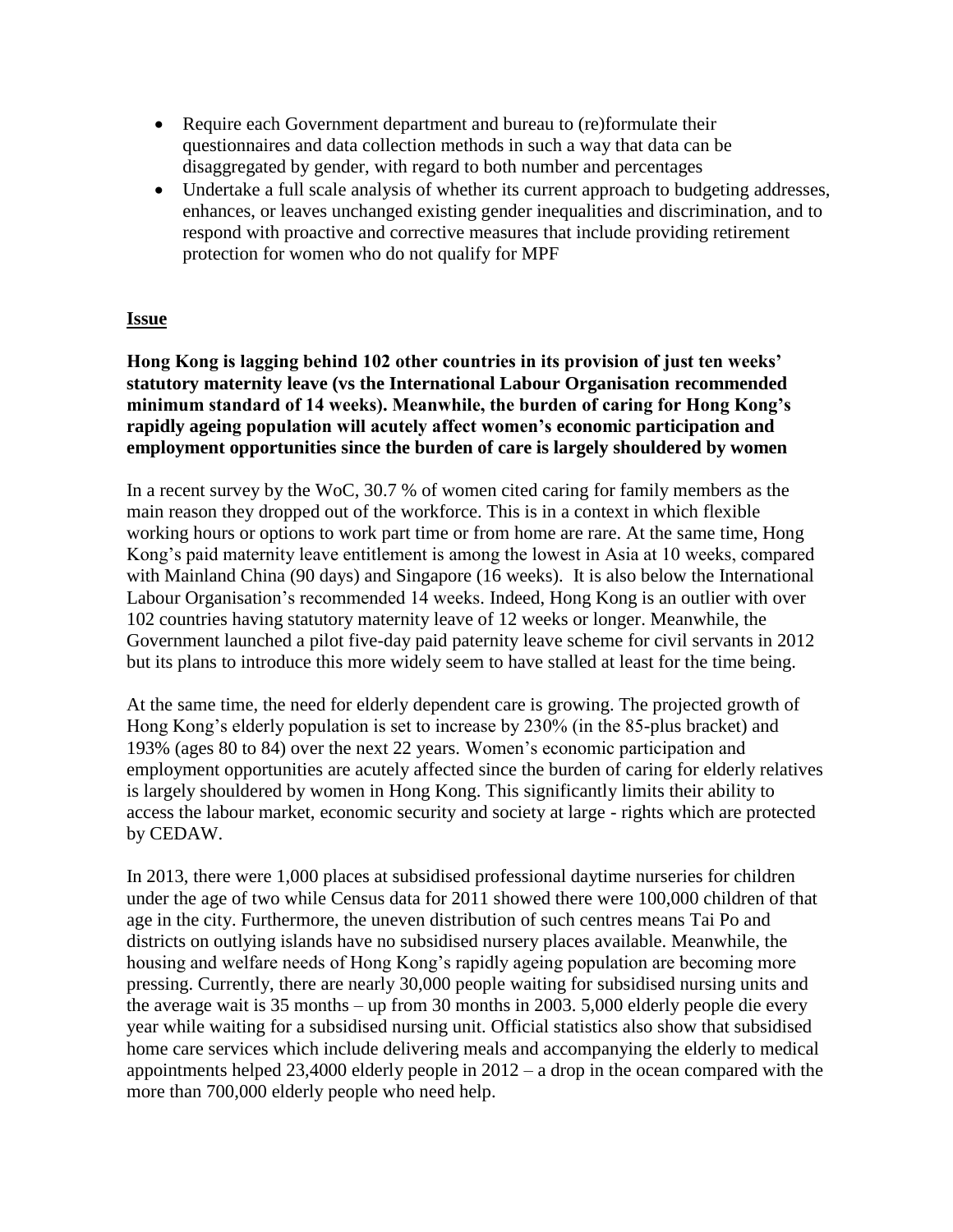We believe the Government can do more to align the situation in Hong Kong with the Beijing Platform for Action Outcome Document requirements on affordable support services.

Existing public and NGO-run schemes which provide fully or partially subsidised services for children, the elderly and the disabled, are too few and are inconveniently located and inadequately resourced

The private sector care market is restricted largely to the 10% of families who can meet the financial and other requirements for hiring a foreign domestic helper. The statutory obligations that apply to the employment of foreign domestic helper are also arguably unduly onerous and limit the availability of part-time help, which further impacts the extent of childcare and elderly care support available to working women. For example:

- Employers and helpers are required to enter into a two-year standard employment contract which prohibits the helper from taking up any other employment with any other employer and requires the helper to work and live in the employee's place of residence
- Foreign domestic helpers must leave Hong Kong within two weeks of the termination of their employment unless they find employment with another employer.<sup>2</sup>

Easing the full time and live-in requirements on foreign domestic helpers would open up the part-time care market. This would also, critically, allow greater protection for foreign domestic workers, who can find themselves trapped in abusive conditions under full-time contracts ― and aligns with the Committee's 2006 recommendations to 'implement a more flexible policy regarding foreign domestic workers', and protect them from abuses.

#### **The Women's Foundation urges the Government to, among other steps:**

- Review and extend Hong Kong's statutory maternity leave entitlement from ten weeks to at least the ILO's recommended 14 weeks
- In the short term, expand the maternity leave entitlement and introduce statutory paternity leave to be on par with international standards
- In the longer term, replace maternity leave and paternity leave with gender-neutral parental leave whereby parents can choose which of them stays at home to be the primary caregiver
- Review Government spending on care and education for children aged six and under from the current 0.14 per cent of GDP in light of the 0.69 per cent spent in OECD countries and the 1 per cent level recommended by the European Union
- Review, with a view to easing, the full-time and live-in requirements for foreign domestic helpers

 $\overline{\phantom{a}}$  $2$  This rule has been condemned by the UN Committee on CEDAW (2006) and the UN Committee on ESCR (2005), particularly because the same limitation is not enforced for other foreign workers.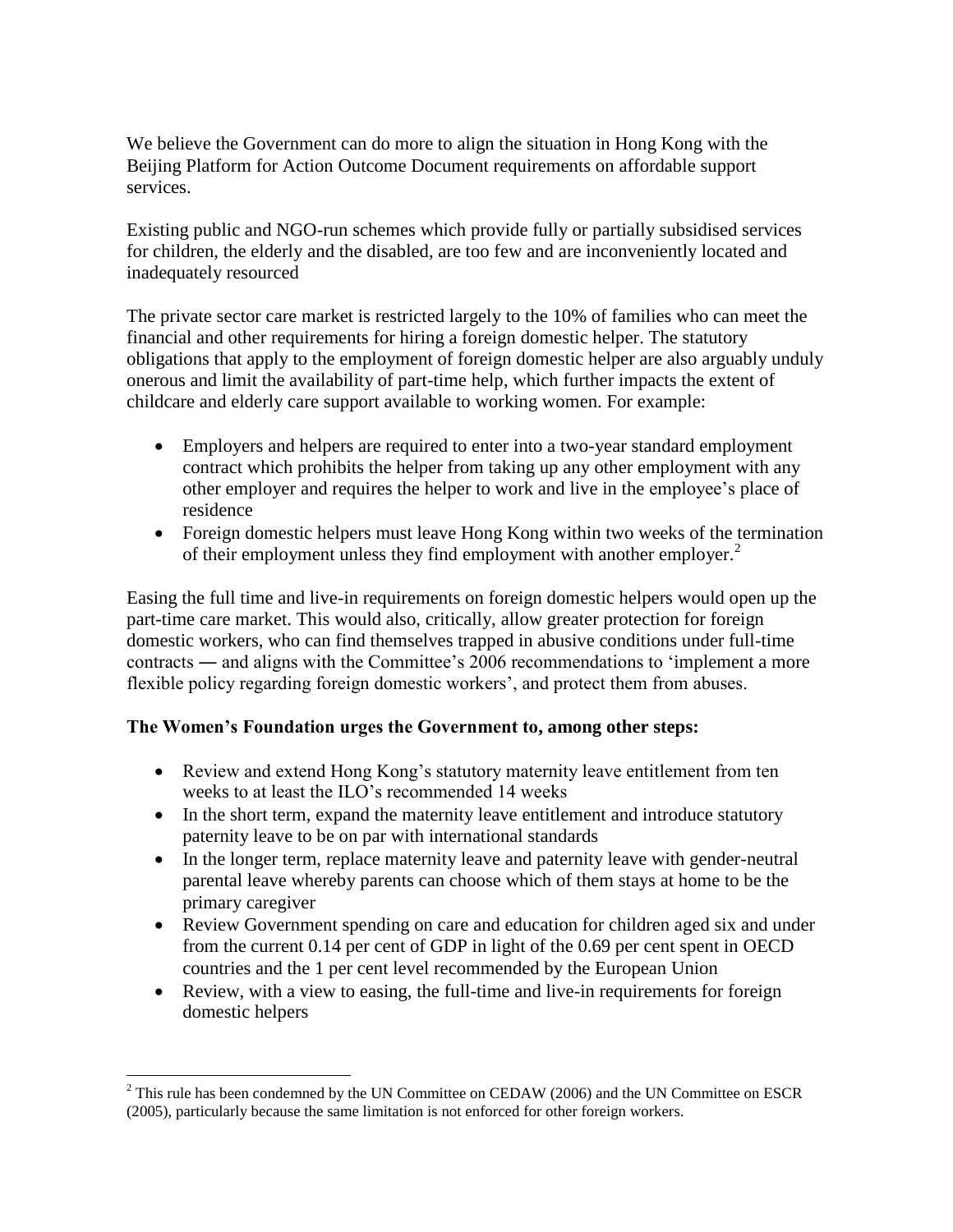- Ensure that more women have a central role in the design, planning and delivery of healthcare services for the elderly
- Consider the co-location of multiple generations and the on-site provision of 24-hour medical services in the (re-)design and (re-)development of new and existing residential districts and housing estates to minimise the physical stress on working women caring for elderly relatives
- Show the way by introducing policies and measures for government employees that alleviate the hidden burden of care for elderly parents/parents-in-law on working women, such as paid elderly care/family leave days for men and women and the inclusion of employees' elderly parents in staff medical insurance policies

# **ARTICLE 7**

# **Issue**

### **Women continue to be under-represented at all levels of political activity. They currently represent only 16% of Legislative Councilors (i.e., lawmakers).**

This is a pivotal time for Hong Kong as it stands at the twin cross-roads of greater democracy and ever growing ties with China. It is critical that women have a seat at the table when it comes to deciding the policies that will govern and shape Hong Kong going forward. Although there are some notable women in Government and in Hong Kong's political parties who undeniably punch above their weight, women are currently under-represented in all levels of politics – as office bearers, as party staffers and volunteers, and as voters.

For example, as noted by the CEDAW Committee in its 2006 observations, women's representation in the Legislative Council is low. Currently, only 16% of Legislative Councillors are women and in the most recent 2012 Legislative Council elections, not a single woman was elected to one of the traditional 30 functional constituency seats although two women won election in the five "super" seats elected at large from all district councils. The 16% figure lags behind that of the national parliaments in Europe, and far below the 30% target endorsed by UN's the Economic and Social Council.

The District Councils are local advisory bodies with one fifth of members appointed through elections held every four years. While there was some progress in the 2011 District Council elections ― which saw women win 19.2% out of 412 publically elected seats ― the overall proportion of appointed women dropped to 14.7%. International examples show that regional and local assemblies are stepping stones for political participation at the central level, which makes it important that female participation is increased.

More encouragingly, women make up 28% of the members of the Executive Council, the advisory body to the Chief Executive, and comprise 32% of Government-appointed nonofficial members on advisory and statutory bodies.

#### **The Women's Foundation urges the Government to, among other steps:**

Research the reasons which are putting women off political participation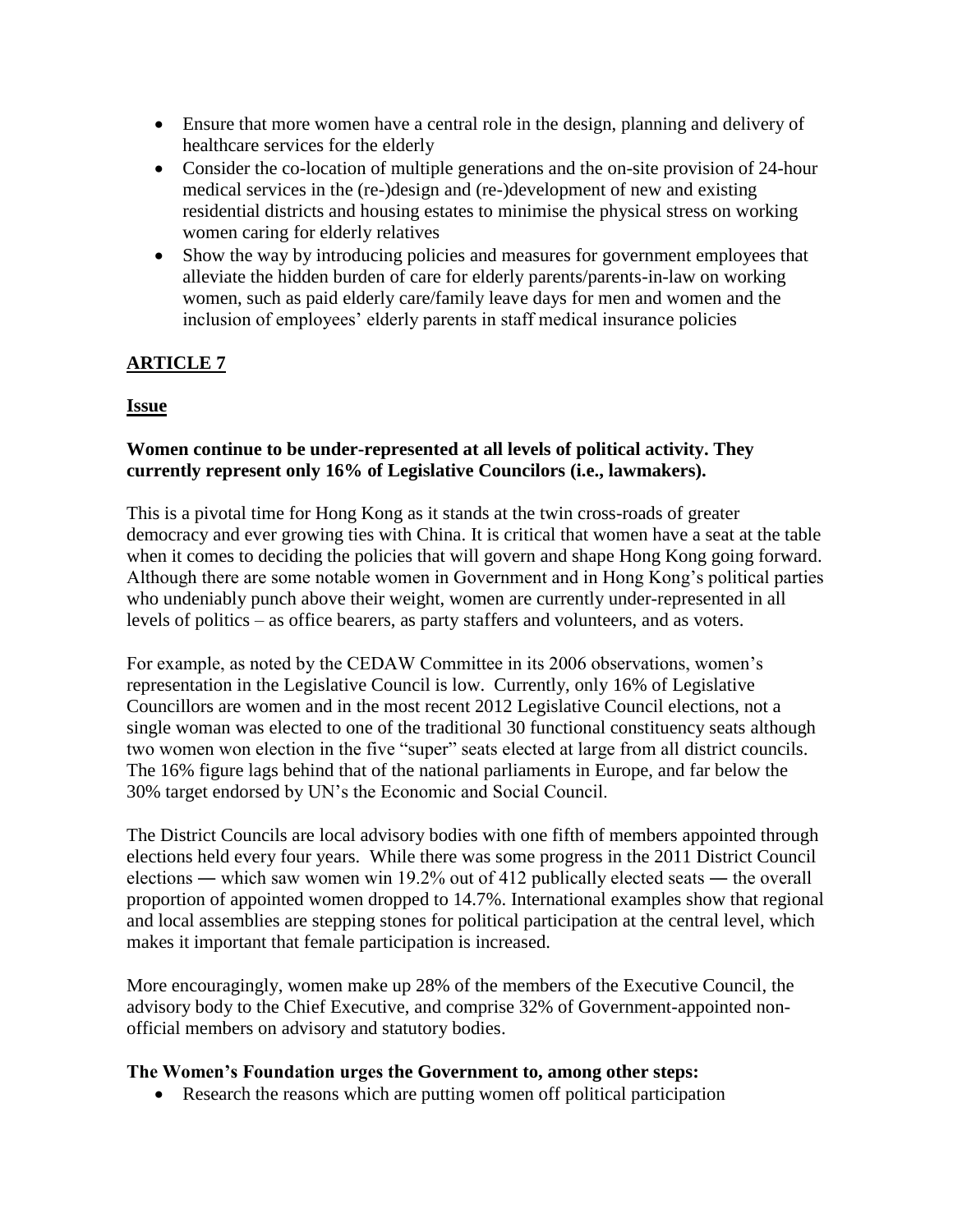- Introduce initiatives to encourage the full and equal participation of women in political life including collaborating with political parties on awareness-raising activities, training and mentoring programmes and helping to explain possible career pathways for women entering politics
- Work to balance the gender ratio among voters with education programmes for women on their right to vote, the importance of this right and how to exercise it

#### **ARTICLE 11**

#### **Issue**

**Women face significant disadvantages in the workforce including being employed in lower status jobs and earning lower incomes. Meanwhile, women-owned businesses start small and tend to stay small because they lack access to capital, technology and IT-related expertise, human resources and networks.**

#### Background

Women are over-represented among casual, part time or low status full-time workers and under-represented in decision-making positions, top status jobs and high earning fields. Women represent the bulk of the workforce in the 4C's – catering, caring, cashiering and cleaning, and they lack statutory protections with respect to the employment and other benefits enjoyed by full-time workers. 64.4% of all part-time employees are women (most aged between 40 and 59) and 66.7% of all casual workers are women. Among casual workers, women made up 67.7% of those paid less than HK\$4,000 a month.

At the other end of the spectrum, there is not one woman in the Court of Final Appeal of 21 senior judges. Hong Kong has never had a female university president or chancellor and women comprise just 15% of professors in Hong Kong. Women comprise just 29% in topstatus jobs such as managers and professionals and make up just 10% of directors of all listed companies in Hong Kong with 38% of listed issuers having no women on their boards at all. In a 2011 survey by the Women's Commission, around 70% of female and male respondents agreed that being a woman is an obstacle to advancement in the workplace. Issues of gender bias, gender insensitive workplace policies and a lack of appropriate care services or parental leave options (see above), must be tackled to redress the imbalance.

Despite the introduction of the Sex Discrimination Ordinance in 1996, Hong Kong as a society still vastly undervalues 'women's work'. Men earn around 20% more than women across all occupations for work of equal value (a gap that is 4% greater than the global average). The average monthly salary of women in elementary occupations in 2011 was HK\$7,000, according to the EOC, compared with HK\$8,500 among male counterparts. There is a significant pay difference even in fields dominated by women, with female human resources heads in Hong Kong earning up to 23% less than their male counterparts according to another recent study.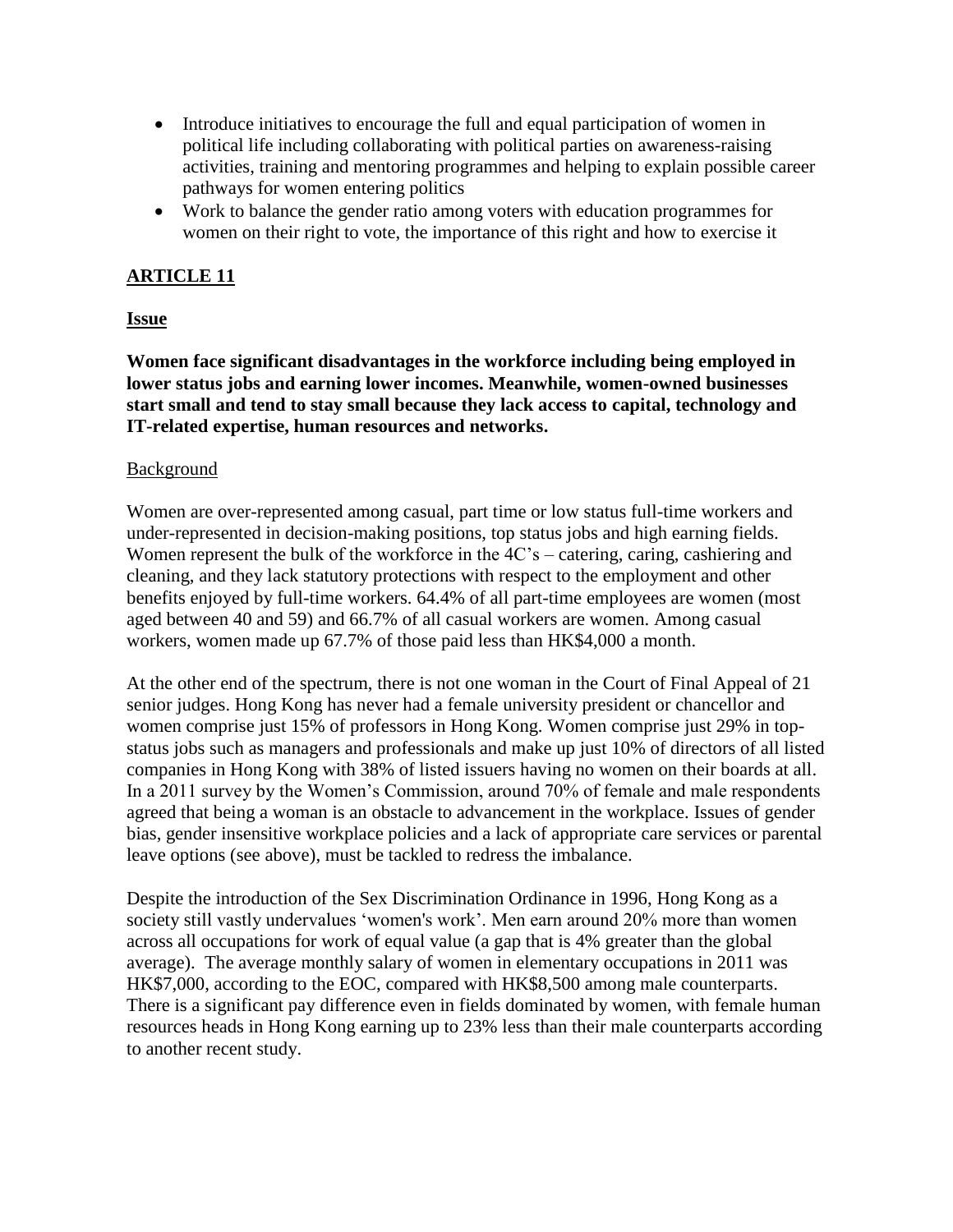While women outnumber, and often outperform, men at university they are significantly under-represented in the STEM (Science, Technology, Engineering & Mathematics) subjects in Hong Kong in terms of studies and career options. This is due in large part to entrenched gender stereotypes and cultural attitudes about the relative aptitude of men and women in relation to IT and engineering, a lack of exposure to future employers for IT jobs which means they lack an understanding of the possible career pathways within the IT industry, an absence of female role models and mentors, and a lack of a female peer network.

It is difficult to draw a full picture of women's entrepreneurial activity in Hong Kong due to the lack of publicly available gender-disaggregated data. However, 2013 census data reveals a 3.5 to 1 ratio of male to female employers, and analysis by GEM reveals that 81% of highgrowth businesses in Hong Kong are founded by men. Hong Kong lacks a department or body like the Office of Women's Business Ownership in the US to co-ordinate and implement gender policy on entrepreneurship. This means that there are no specifically women business owner-focused policies and programmes and no collaborative initiatives between the government, banks and other funding providers, private sector companies, educational institutions and civil society organisations to support women entrepreneurs specifically. SME lending schemes tend to cater more for medium than for small enterprises, which has gender implications since more micro-enterprises tend to be owned by women.

Training is also required in Internet literacy, e-networking and e-commerce to address a gender imbalance in IT literacy and female representation among technology start ups. While the Government has targeted some groups of women (low income, elderly) with computer skills training as part of its Digital 21 Strategy and it has also targeted SMEs in programmes to build ICT capabilities, it has not joined the dots to focus on women-run SMEs.

#### **The Women's Foundation urges the Government to, among other steps:**

For girls:

- Educate parents and teachers so that they see STEM subjects as rewarding and girlfriendly, and encourage girls to pursue STEM-related subjects and career choices
- Introduce computer programming and coding as part of the standard school curriculum from an early stage, following the example of countries such as Singapore
- Ensure that universities support and encourage girls in the fields of IT and computer sciences through scholarship schemes and mentoring programmes

For women in the workforce:

- Encourage businesses to set and monitor targets for the percentage of women in executive and non-executive roles
- Show the way by offering retaining programmes and opportunities for women who are trying to re-enter the workforce after a career break
- Encourage the private sector to introduce and expand the applicability of flexible working arrangements and paternity or parental leave
- Review the application of the Minimum Wage and its impact on alleviating poverty, particularly among marginalised women groups